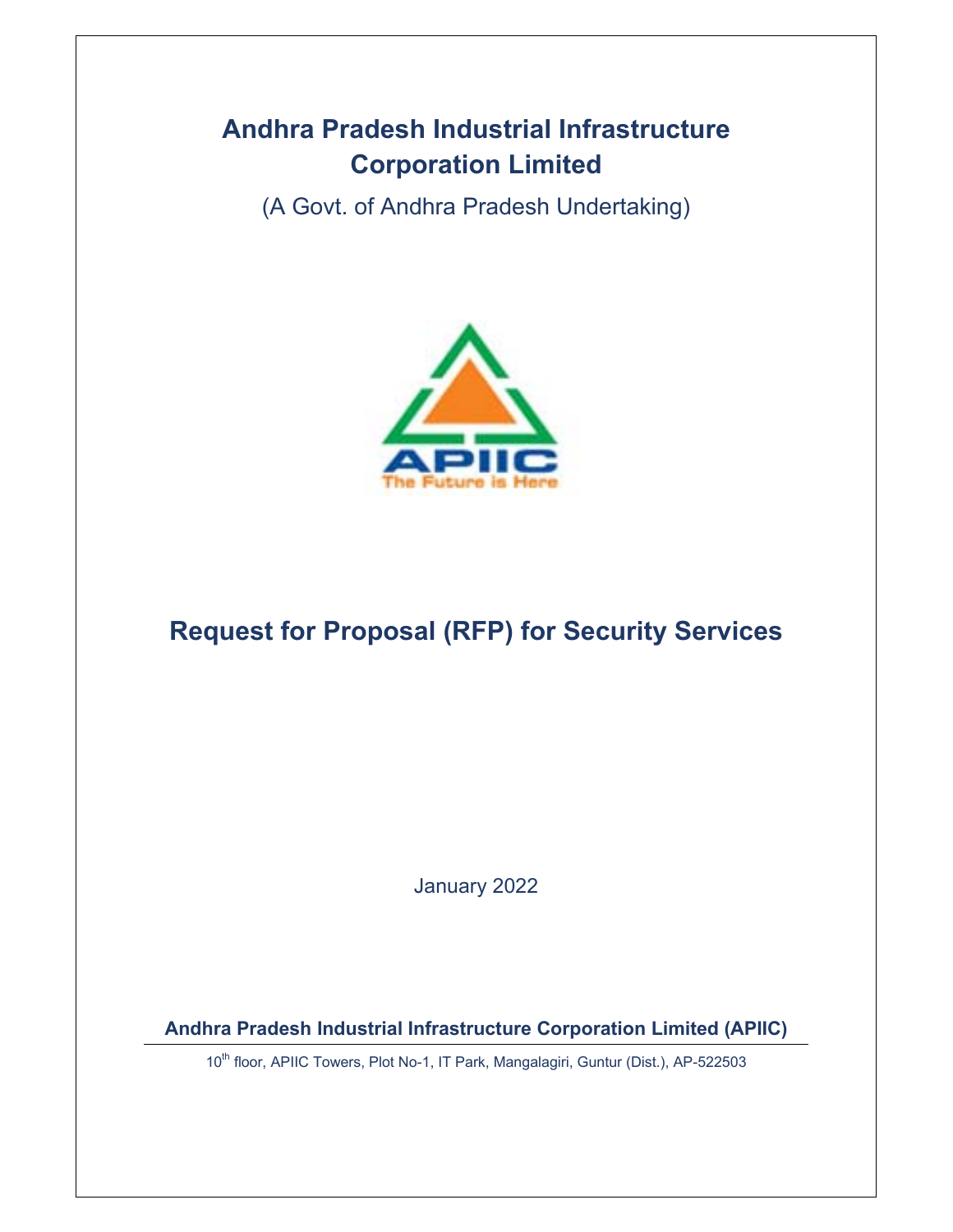#### **DISCLAIMER**

The information contained in this Request for Proposal document (**"RFP"**) or subsequently provided to Applicants, whether verbally or in documentary or any other form by or on behalf of APIIC or any of its employees or advisers, is provided to Applicants on the terms and conditions set out in this RFP and such other terms and conditions subject to which such information is provided.

This RFP is not an agreement or an offer by APIIC to the prospective Applicants or any other person. The purpose of this RFP is to provide interested parties with information that may be useful to them in the formulation of their Proposals pursuant to this RFP. This RFP includes statements, which reflect various assumptions and assessments arrived at by APIIC in relation to the Consultancy. Such assumptions, assessments and statements do not purport to contain all the information that each Applicant may require. This RFP may not be appropriate for all persons, and it is not possible for APIIC, its employees or advisers to consider the objectives, technical expertise and particular needs of each party who reads or uses this RFP. The assumptions, assessments, statements and information contained in this RFP, may not be complete, accurate, adequate or correct. Each Applicant should, therefore, conduct its own investigations and analysis and should check the accuracy, adequacy, correctness, reliability and completeness of the assumptions, assessments and information contained in this RFP and obtain independent advice from appropriate sources.

Information provided in this RFP to the Applicants may be on a wide range of matters, some of which may depend upon interpretation of law. The information given is not intended to be an exhaustive account of statutory requirements and should not be regarded as a complete or authoritative statement of law. APIIC accepts no responsibility for the accuracy or otherwise for any interpretation or opinion on the law expressed herein.

APIIC, its employees and advisers make no representation or warranty and shall have no liability to any person including any Applicant under any law, statute, rules or regulations or tort, principles of restitution or unjust enrichment or otherwise for any loss, damages, cost or expense which may arise from or be incurred or suffered on account of anything contained in this RFP or otherwise, including the accuracy, adequacy, correctness, reliability or completeness of the RFP and any assessment, assumption, statement or information contained therein or deemed to form part of this RFP or arising in anyway in this Selection Process.

APIIC also accepts no liability of any nature whether resulting from negligence or otherwise however caused arising from reliance of any Applicant upon the statements contained in this RFP.

APIIC may in its absolute discretion, but without being under any obligation to do so, update, amend or supplement the information, assessment or assumption contained in this RFP.

The issue of this RFP does not imply that APIIC is bound to select an Applicant or to appoint the Selected Applicant, as the case may be, for the Consultancy and APIIC reserves the right to reject all or any of the Proposals without assigning any reasons whatsoever.

The Applicant shall bear all its costs associated with or relating to the preparation and submission of its Proposal including but not limited to preparation, copying, postage, delivery fees, expenses associated with any demonstrations or presentations which may be required by APIIC or any other costs incurred in connection with or relating to its Proposal. All such costs and expenses will remain with the Applicant and APIIC shall not be liable in any manner whatsoever for the same or for any other costs or other expenses incurred by an Applicant in preparation or submission of the Proposal, regardless of the conduct or outcome of the Selection Process.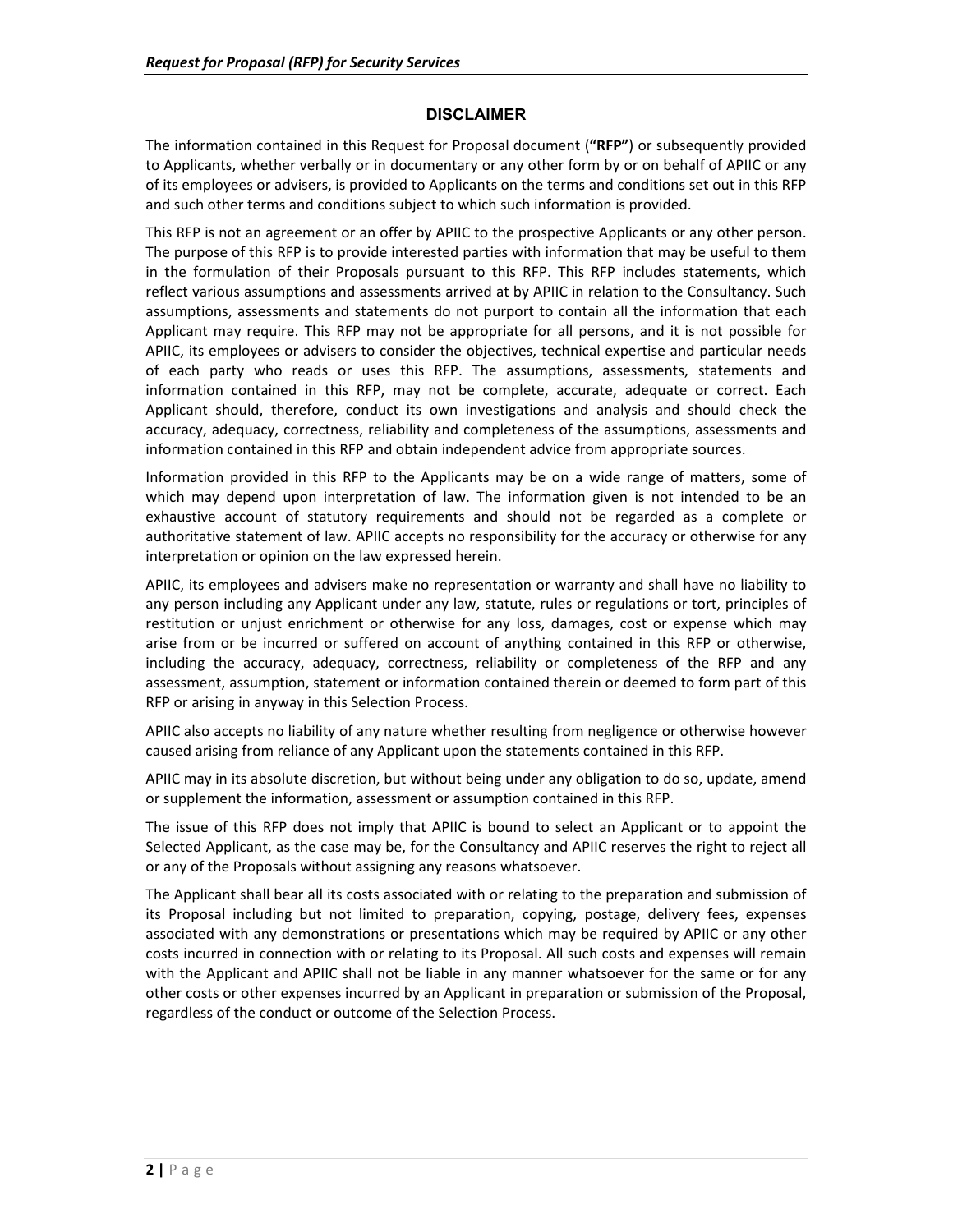## **TABLE OF CONTENTS**

| 1. |     |  |  |  |  |  |
|----|-----|--|--|--|--|--|
|    | 1.1 |  |  |  |  |  |
|    | 1.2 |  |  |  |  |  |
| 2. |     |  |  |  |  |  |
|    | 2.1 |  |  |  |  |  |
|    | 2.2 |  |  |  |  |  |
|    | 2.3 |  |  |  |  |  |
|    | 2.4 |  |  |  |  |  |
|    | 2.5 |  |  |  |  |  |
|    | 2.6 |  |  |  |  |  |
|    | 2.7 |  |  |  |  |  |
|    | 2.8 |  |  |  |  |  |
|    | 2.9 |  |  |  |  |  |
|    |     |  |  |  |  |  |
| 3. |     |  |  |  |  |  |
|    | 3.1 |  |  |  |  |  |
|    | 3.2 |  |  |  |  |  |
|    | 3.3 |  |  |  |  |  |
|    | 3.4 |  |  |  |  |  |
| 4. |     |  |  |  |  |  |
| 5. |     |  |  |  |  |  |
| 6. |     |  |  |  |  |  |
|    | 6.1 |  |  |  |  |  |
|    | 6.2 |  |  |  |  |  |
|    | 6.3 |  |  |  |  |  |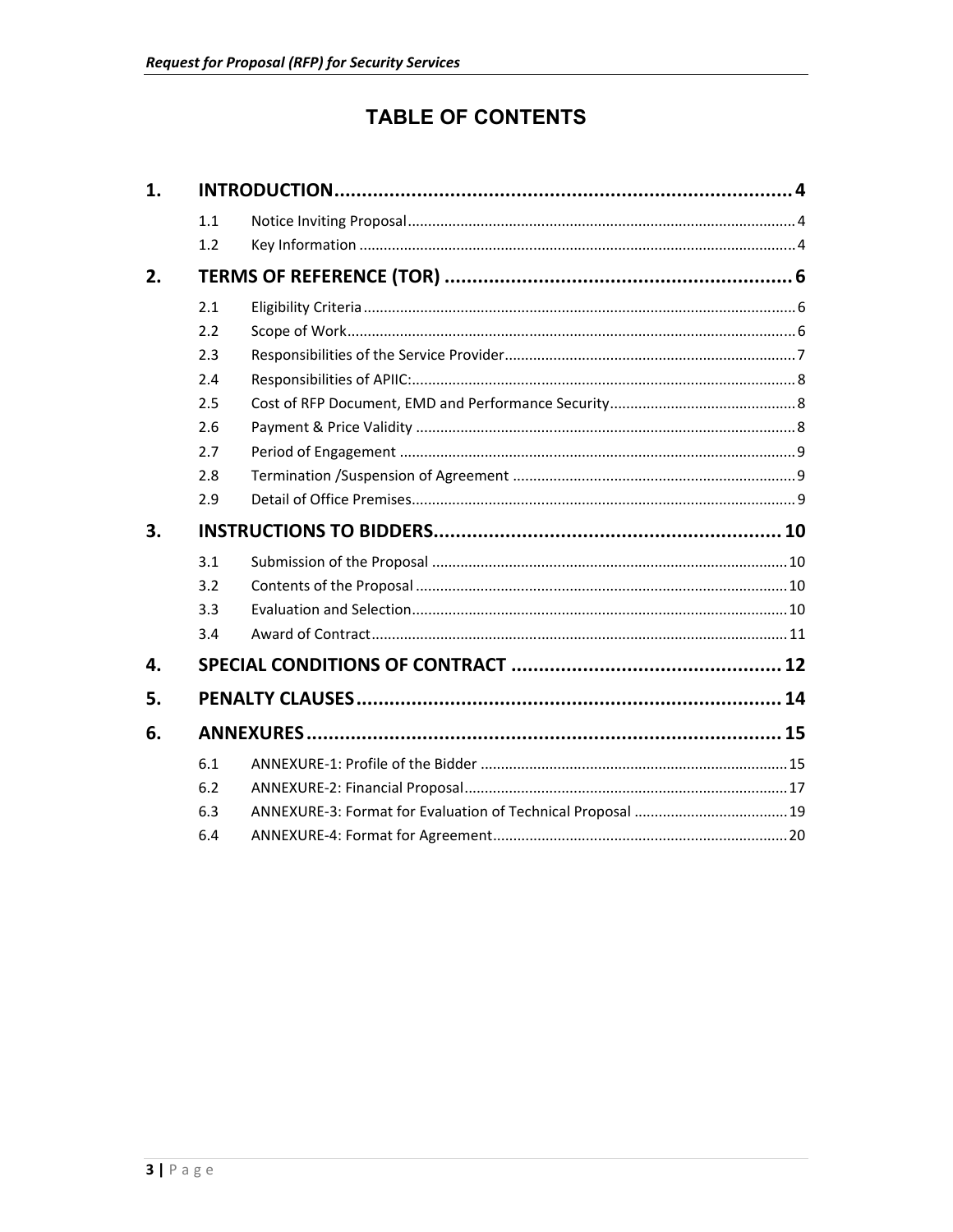## **1. INTRODUCTION**

#### **1.1 Notice Inviting Proposal**

- 1.1.1 Proposals are invited from eligible Bidders (Firms/ Agencies) interested to provide "Security Services" to Andhra Pradesh Industrial Infrastructure Corporation Limited (APIIC) in its Head office at Mangalagiri, Guntur on outsourcing basis as per a service contract with specific terms and conditions.
- 1.1.2 The contract shall be initially for a period of 1 year, which may be renewed for another year subject to satisfactory performance of the Agency and with the mutual consent of both the parties.
- 1.1.3 Interested Bidders can download the RFP document containing detailed terms and conditions, scope and eligibility criteria from the APIIC website: www.apiic.in/downloadstenders. The cost of the RFP document is Rs.5,900/‐ (Rupees Five Thousand Nine Hundred Only ) including GST, which is non-refundable. The cost of the RFP document shall be submitted along with the technical proposal in the form of Demand Draft/ Pay Order in favour of Andhra Pradesh Industrial Infrastructure Corporation Limited, payable at Vijayawada from any Nationalized/ Scheduled Bank.
- 1.1.4 The proposals (both technical and financial) in the prescribed formats and manner must reach the Office of the APIIC within due date and time. Proposals received after due date and time shall be rejected. The proposals should be submitted only through registered post/ speed post/ courier service. It may be noted that there is no system of receipt of proposal through drop box or by hand.
- 1.1.5 The Security Service Provider will be selected through Quality-and Cost-Based Selection (QCBS) as per the procedures described in Clause No. 3.3 of this RFP.

| <b>S. No.</b>  | <b>Particulars</b>                                                     | <b>Information</b>                                                                                                                                                                                                                                                                                                                                                                                                       |
|----------------|------------------------------------------------------------------------|--------------------------------------------------------------------------------------------------------------------------------------------------------------------------------------------------------------------------------------------------------------------------------------------------------------------------------------------------------------------------------------------------------------------------|
| $\mathbf{1}$ . | Start Date for availability of RFP<br>document in the official website | 20.01.2022                                                                                                                                                                                                                                                                                                                                                                                                               |
| $\mathbf{p}$ . | Cost of RFP Document including<br>GST (non-refundable)                 | Rs.5,900/- (Rupees Five Thousand Nine<br>Hundred Only ) including GST to be<br>paid in the form of DD / RTGS in<br>favour of APIIC Ltd, Mangalagiri<br><b>Bank Details:</b><br><b>Name: ANDHRA PRADESH INDUSTRIAL</b><br><b>INFRASTRUCTURE CORPORATION</b><br><b>LIMITED</b><br>Account No: 013411100003855<br><b>Bank Name: UNION BANK OF INDIA</b><br><b>Branch Name: MANGALAGIRI</b><br><b>IFSC Code: UBIN0803669</b> |
| 3.             | Last date and time for receipt of proposal                             | $31.01.2022$ at $3:00$ P.M.                                                                                                                                                                                                                                                                                                                                                                                              |

#### **1.2 Key Information**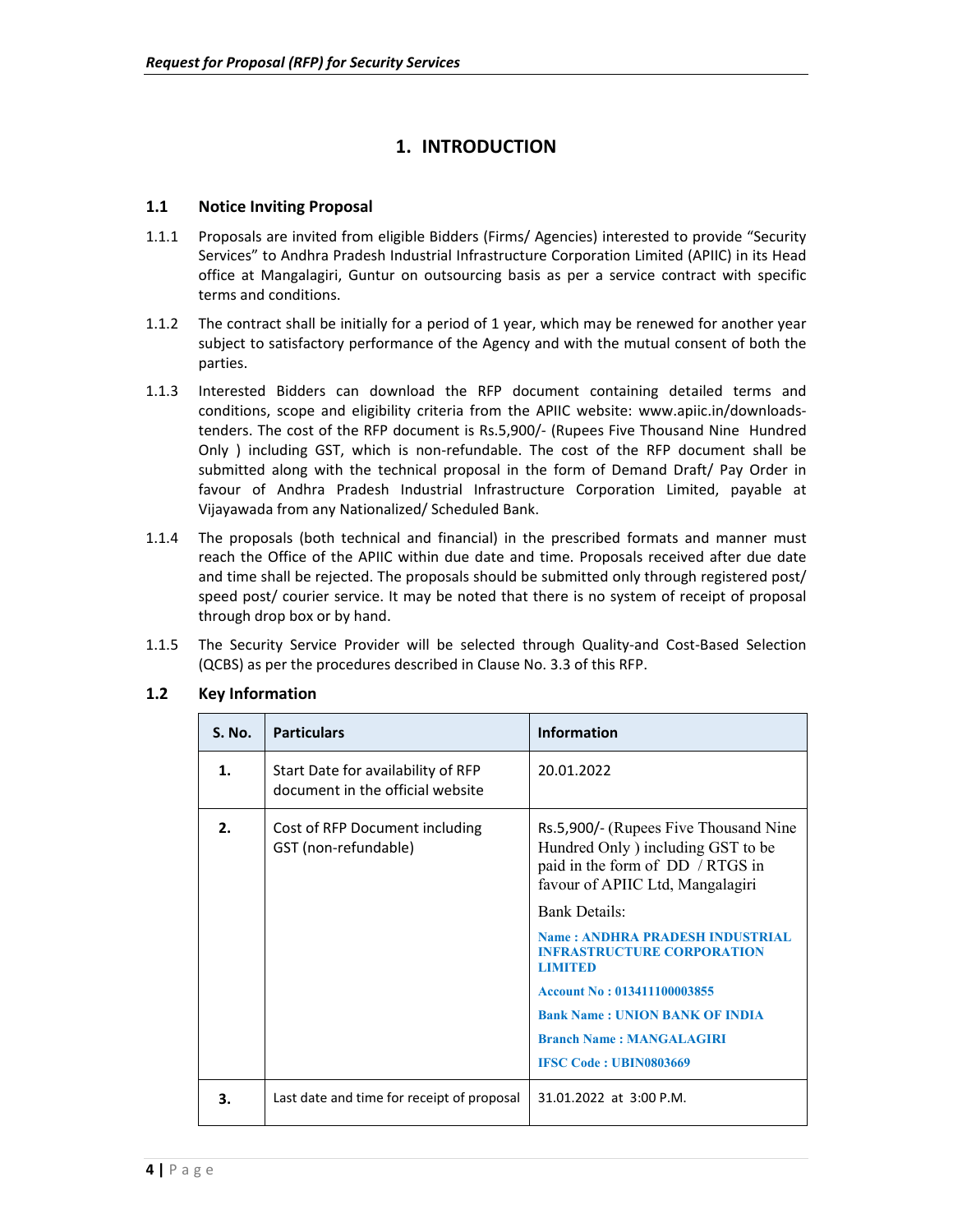| <b>S. No.</b> | <b>Particulars</b>                                                         | <b>Information</b>                                                                                                                                                                            |
|---------------|----------------------------------------------------------------------------|-----------------------------------------------------------------------------------------------------------------------------------------------------------------------------------------------|
| 4.            | Date and time for opening of Technical 31.01.2022 at 4:00 P.M.<br>Proposal |                                                                                                                                                                                               |
| 5.            | EMD to be submitted along<br>with the Technical Proposal                   | Rs. 1,00,000/- (Rupees One Lakh only)                                                                                                                                                         |
| 6.            | Address for submission of Proposal                                         | Sri. V Jyothi Basu<br>Chief General Manager (Personnel)<br>10 <sup>th</sup> Floor, APIIC Towers,<br>Plot No.1, IT Park Layout,<br>Mangalagiri, Guntur, AP - 522503<br>Phone: (+91) 7093586333 |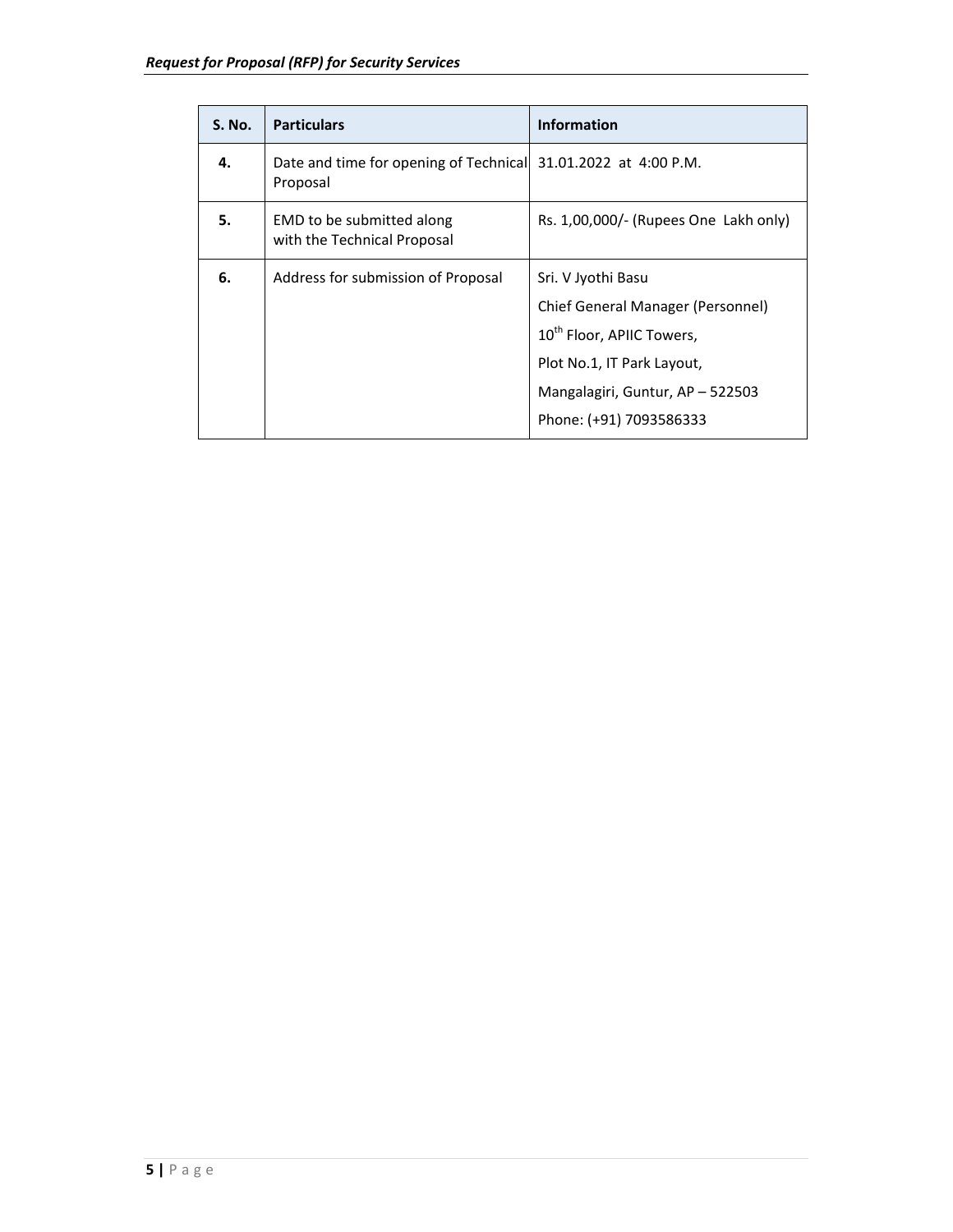### **2. TERMS OF REFERENCE (TOR)**

#### **2.1 Eligibility Criteria**

The interested Bidders shall have to comply with the following criteria to participate in the tendering process:

- a) Must have either its registered office or operating office in Andhra Pradesh. **(Self‐ attested copy of documentary evidence like Certificate of Incorporation, GST Registration Certificate, etc. to be furnished along with the technical proposal)**
- b) Must have minimum three vears of experience (as on 31st March 2021) in providing Security Services on outsourcing basis either to a single organization or multiple organizations, out of which, at least one year must be in Andhra Pradesh. **(Self‐attested copies of the Service Contracts/ Agreements/ Work Orders/ Completion Certificates/ Performance Certificates from the Employers to be furnished along with the technical proposal)**
- c) Must have provided similar Security Services to at least one Government/Semi-Government/public sector undertaking clients successfully (uninterrupted/ continuous) for a period of minimum 12 months during the last 3 financial years i.e. 2018‐19, 2019‐ 20 & 2020‐21. **(Self‐attested copies of the Service Contracts/Agreements/Work Orders/Completion Certificates/ Performance Certificates from the Employers to be furnished along with the technical proposal)**
- d) Must have executed similar Security Services for Government/Semi‐Government / public sector / private sector clients for a cumulative contract value of atleast Rs. 2 Crore in last 3 financial years i.e. 2018‐19, 2019‐20 & 2020‐21. **(Self‐attested copies of the Service Contracts/Agreements/Work Orders/Completion Certificates/Performance Certificates from the Employers to be furnished along with the technical proposal)**
- e) Must have a minimum Average Annual Turnover of Rs. 1 Crore in last 3 Financial Years i.e. 2018‐19, 2019‐20 & 2020‐21. **(Self‐attested copies of Audited Profit & Loss Accounts and Balance Sheets to be furnished along with the technical proposal. Provisional Profit & Loss Accounts and Balance Sheets shall not be considered.)**

#### **2.2 Scope of Work**

The Agency shall be responsible for the following works, the scope of which are given below:

| S. No. | Category          | No. | <b>Qualification &amp; Experience</b>                                                 |
|--------|-------------------|-----|---------------------------------------------------------------------------------------|
| 1.     | Security<br>Guard | 9   | Age Limit: Minimum 20 years &<br>Maximum 50 years as on 31.12.2021                    |
|        |                   |     | <b>Educational Qualification: Minimum</b><br>S.S.C (10 <sup>th</sup> Standard) (Pass) |
|        |                   |     | <b>Experience:</b> Minimum 2 years in security<br>/ defence service                   |

**A.**  The following Personnel shall be provided by the Agency: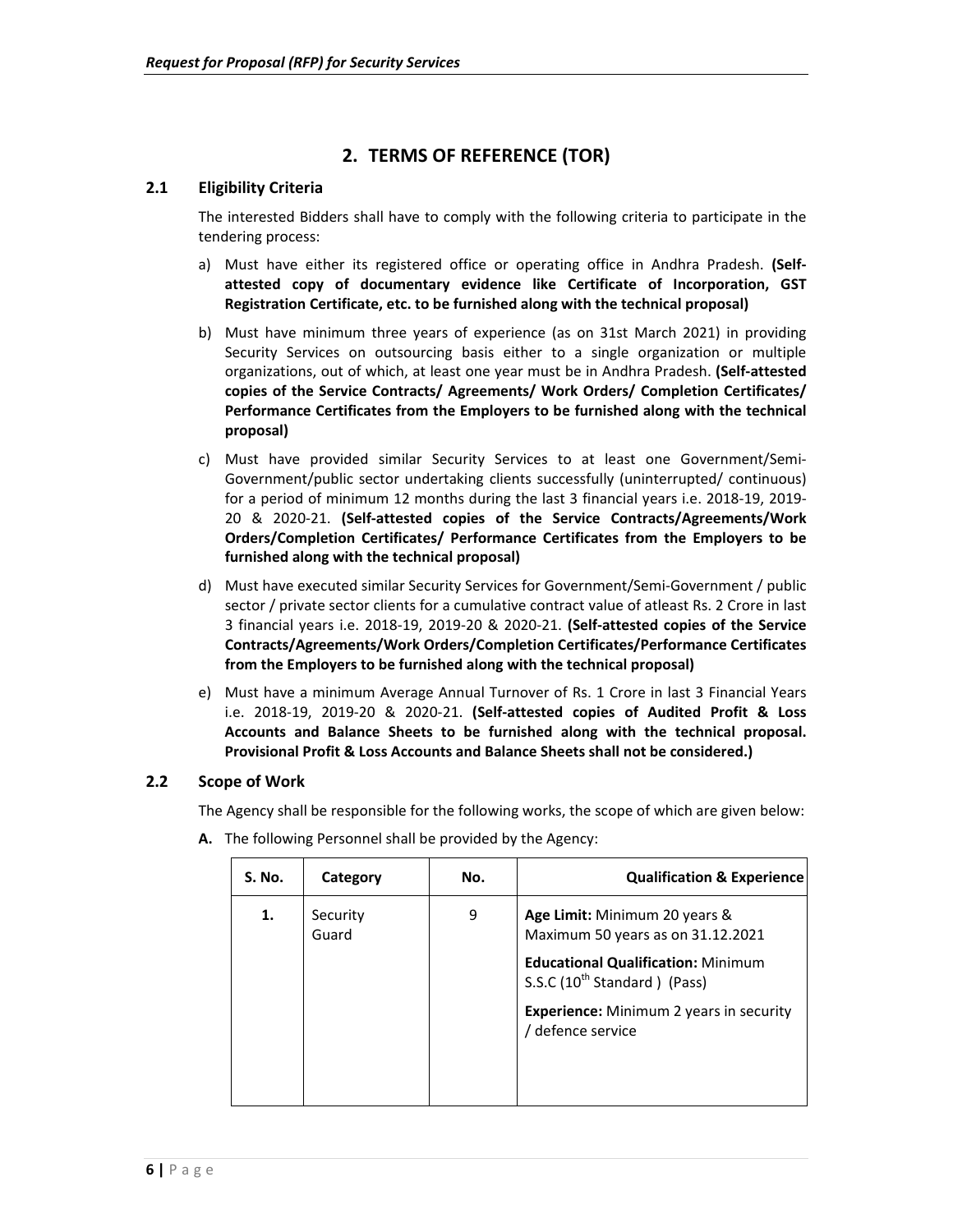|  | <b>Working Hours: 8 hours</b> |
|--|-------------------------------|
|--|-------------------------------|

- **B.**  The scope of work is as follows:
	- a) To keep a watch over persons/ vehicles visiting the premises of APIIC.
	- b) To patrol the premises to prevent and detect signs of intrusion and ensure security of doors, windows and gates.
	- c) To answer alarms and investigate disturbances.
	- d) To monitor and authorize entrance and departure of visitors and other persons to guard against theft and maintain security of premises.
	- e) To report to the Authority any irregularity such as equipment or property damage, theft, presence of unauthorized persons or unusual occurrences.
	- f) To answer telephone calls to take messages, answer questions and provide information during non‐business hours.
	- g) To warn persons of rule infractions or violations, and apprehend or evict violators from premises, using force when necessary.
	- h) To prevent passage of prohibited articles into restricted areas.
	- i) To keep a vigilant eye on the vehicles entering into and going outside the premises of APIIC.
	- j) Performing other related tasks as & when required.

**Note: APIIC reserves the right not to accept any category of person provided by the successful bidder and it may resort to testing of skills of the persons and accept the qualified persons as per its own requirement.** 

#### **2.3 Responsibilities of the Service Provider**

Following are the responsibilities of the Agency (Service Provider):

- a) The Agency has to provide the uniforms, badges, shoes, batons and Photo Identity Cards to the security persons deployed by them for carrying out the work. The deployed security personnel must wear the uniform dresses with shoes, batons, badges and carry the Photo identity cards while on duty.
- b) The Agency shall ensure proper conduct of the deployed security personnel in office premises and enforce prohibition of consumption of alcoholic drinks, betel, smoking, loitering without work.
- c) Working hours would be normally 8 hours per day during working days. The security personnel are to be deployed on shift basis on all working days & holidays.
- d) In case, the person deployed remains absent on a particular day or comes late/ leaves early on three occasions, proportionate deduction from the remuneration for one day will be made. In such case, the Agency has to provide a substitute.
- e) The personnel deployed should be polite, cordial and efficient while on duty and their actions should promote goodwill and uphold the image of APIIC. The Agency shall be held responsible for any act of indiscipline on the part of the persons deployed.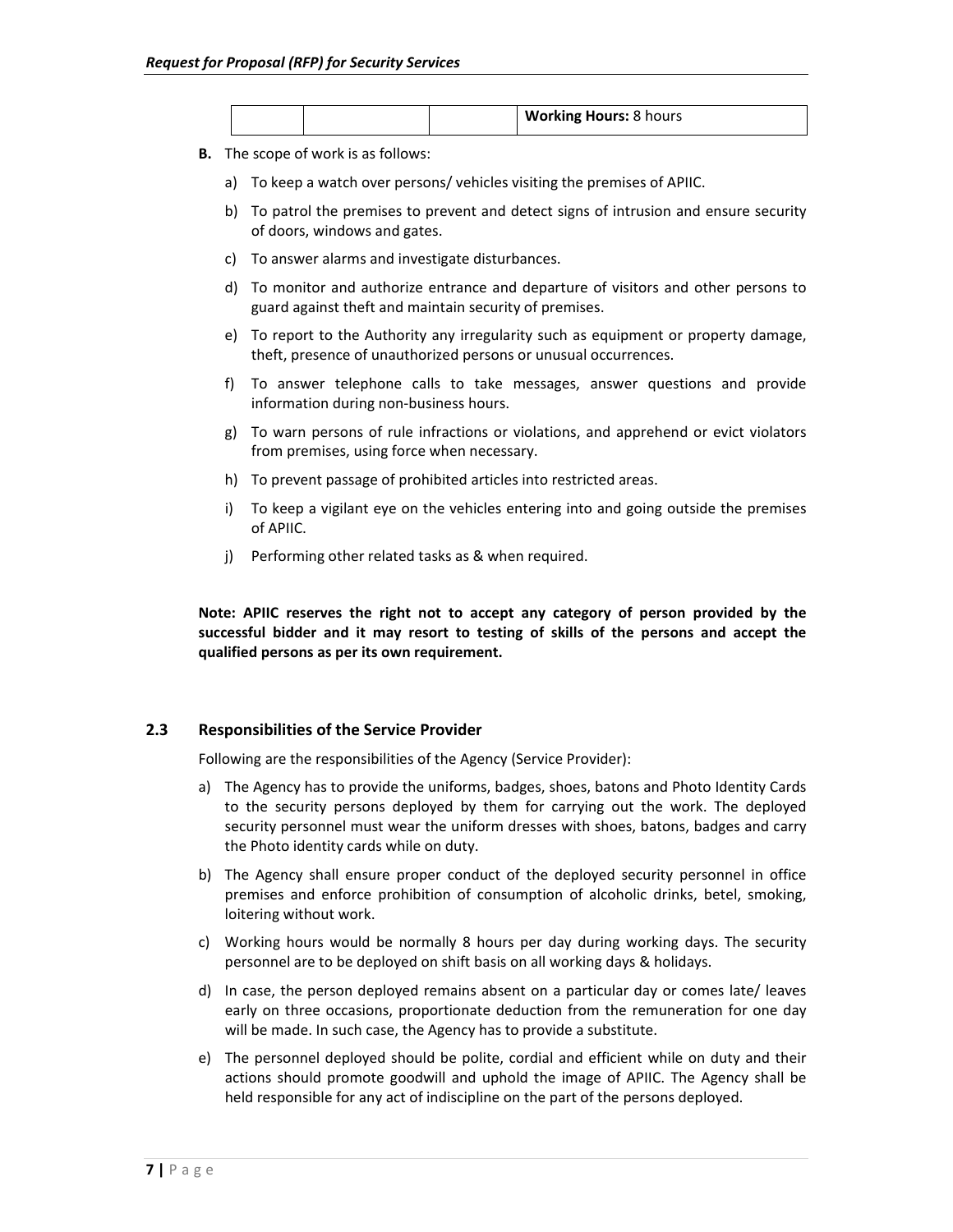#### **2.4 Responsibilities of APIIC:**

The responsibilities of APIIC shall include:

- a) Provide space for safe storage and issue of consumables, uniforms, maintenance of records and place of sitting for Supervisors (deputed by the contractor).
- b) Co-operate with the deployed staff for smooth conduct of the assignments by the contractor.
- c) Develop log book, control sheet, checklist for documentation, regular monitoring and quality assurance.

**The nos. of staff are approximate in nature, which may vary at the time of issue of Work Order. The Agency will be paid for the extra persons deployed as required & requested by APIIC at the rates quoted against the categories of persons in the Financial Proposal at Annexure‐2.**

#### **2.5 Cost of RFP Document, EMD and Performance Security**

- a) The bidders shall submit along with the Technical Proposals, the cost of RFP Document for Rs 5,900/‐ (Rupees Five Thousand Nine Hundred Only ) (including GST) in the form of Demand Draft/ Pay Order in favour of Andhra Pradesh Industrial Infrastructure Corporation Ltd., payable at Mangalagiri, Guntur and EMD of Rs 1,00,000/‐ (Rupees One Lakh only) in form of Demand Draft/ Pay Order in favour of Andhra Pradesh Industrial Infrastructure Corporation Ltd., payable at Mangalagiri, Guntur.
- b) Performance Security shall be 10% of annual contract value. The successful bidder shall deposit the Performance Security in the form of Demand Draft (DD)/ Pay Order (PO) in favour of Andhra Pradesh Industrial Infrastructure Corporation Ltd., payable at Mangalagiri, Guntur within 10 days of notification of award.
- c) EMD of all the bidders shall be returned once the successful bidder deposits the Performance Security and signs the Contract (Annexure‐4).
- d) Performance Security of the successful bidder shall be returned within 60 days of successful completion of the contract period.

#### **2.6 Payment & Price Validity**

- a) The Agency shall be paid on monthly basis as per the contracted rate. The price shall be all-inclusive including the cost of manpower, consumables, equipment and management.
- b) While the bill for  $1<sup>st</sup>$  month shall be paid after submission of bill for the month, payment from the  $2<sup>nd</sup>$  month onwards shall be made subject to production of documentary evidence of having made all statutory payments such as EPF, ESI, etc. for the previous month.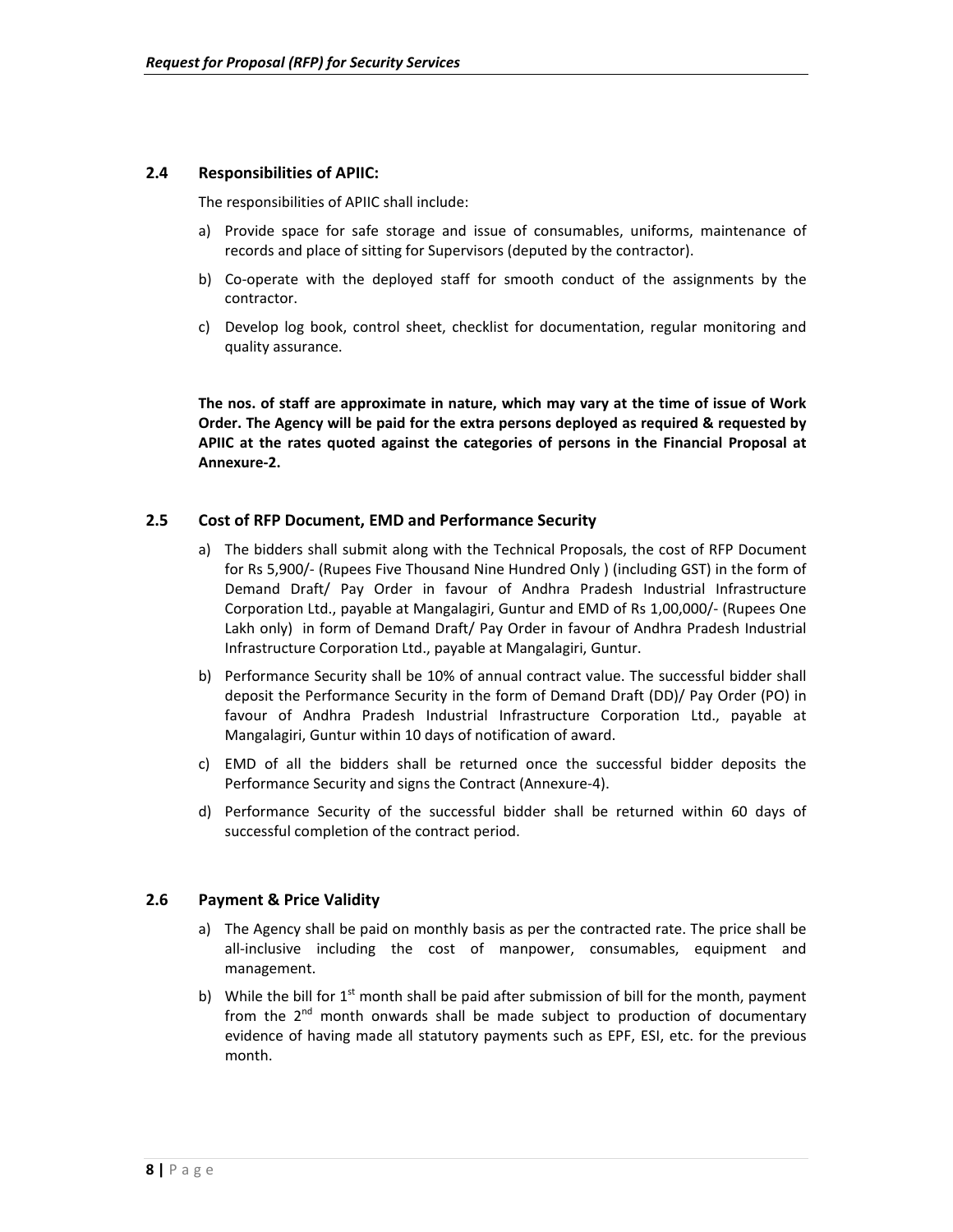- c) The price as quoted by the Agency (as per Annexure-2) shall remain unchanged in the first year of operation. There shall be a price escalation of up to 5% for each year of successful operation.
- d) GST, if any, shall be paid at the applicable rate.

#### **2.7 Period of Engagement**

- a) The engagement shall be for a period of One year from the date of actual operation (beginning of service) or signing of contract whichever is later.
- b) The contract may be renewed for another year subject to satisfactory performance of the Agency and with the mutual consent of both the parties.
- c) The agency shall sign the contract (Format given in Annexure-4) and start providing services (actual engagement of personnel) within 10 days of issue of Letter of Award/ Intimation.

#### **2.8 Termination /Suspension of Agreement**

- a) The contract can be terminated at any time prior to its completion by either Party with 60 days of notice period.
- b) APIIC may, by a notice in writing suspend the agreement if the service provider fails to perform any of his obligations including carrying out the services, provided that such notice of suspension:
	- (i) Shall specify the nature of failure, and
	- (ii) Shall request remedy of such failure within a period not exceeding 15 days after the receipt of such notice.
- c) APIIC after giving 30 days clear notice in writing expressing the intention of termination by stating the ground/grounds on the happening of any of the events (i) to (iv) below, may terminate the agreement after giving the service provider reasonable opportunity of being heard.
	- (i) If the service provider does not remedy a failure in the performance of his obligations within 15 days of receipt of notice or within such further period as APIIC have subsequently approved in writing.
	- (ii) If the service provider becomes insolvent or bankrupt.
	- (iii) If, as a result of force majeure, the service provider is unable to perform a material portion of the services in a period of not less than 60 days: or
	- (iv) If, in the judgment of APIIC, the service provider is engaged in corrupt or fraudulent practices in competing for or in implementation of the project.

#### **2.9 Detail of Office Premises**

Bidders are requested to visit the office premises of APIIC to assess the actual area to be covered and the quantum of work.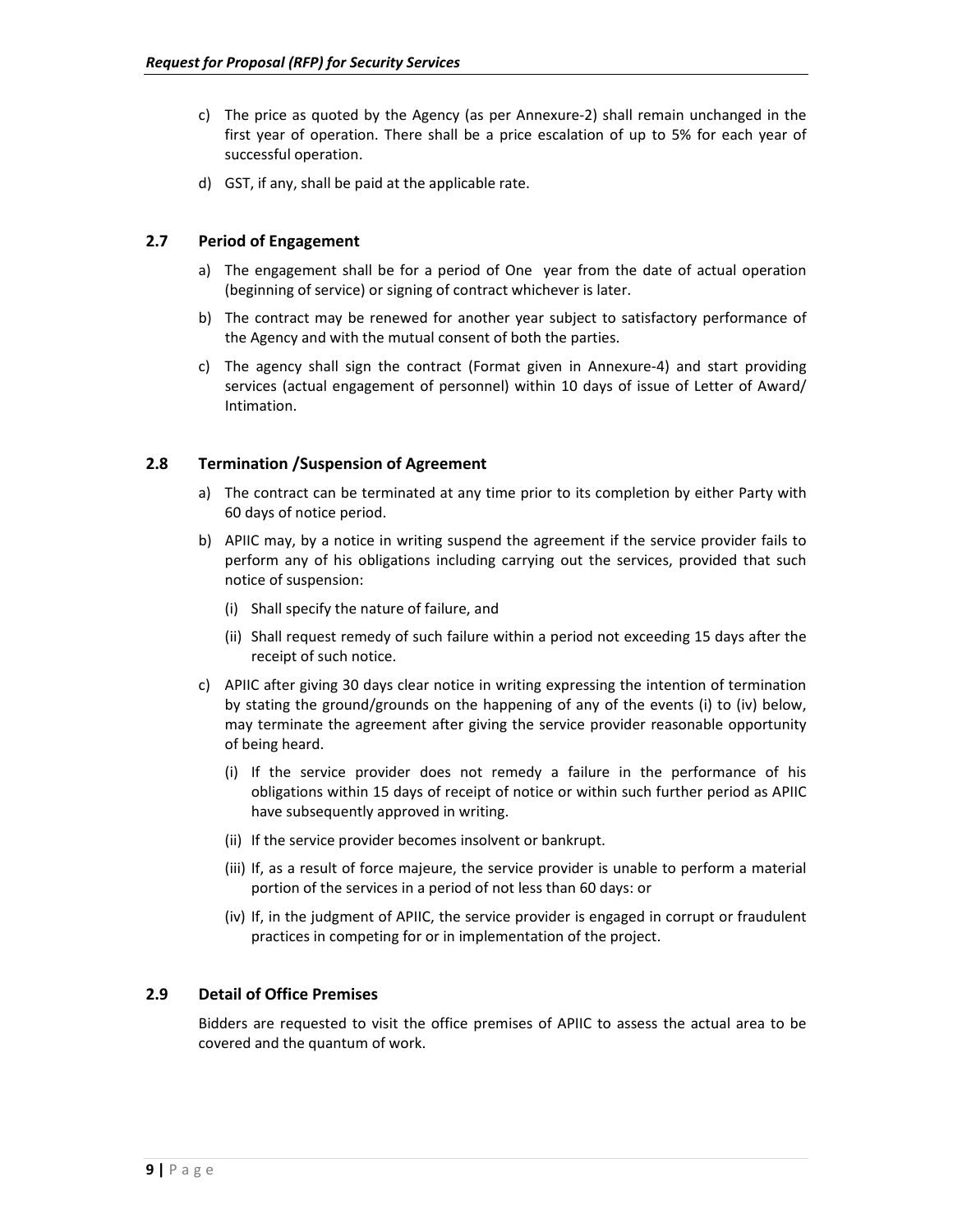## **3. INSTRUCTIONS TO BIDDERS**

#### **3.1 Submission of the Proposal**

- a) The proposal shall be submitted in a sealed envelope with clear inscription as "PROPOSAL FOR SECURITY SERVICES" on top of it before due date and time.
- b) The Proposal shall be in two parts i.e. Cover‐A and Cover‐B. "Cover‐A" shall contain the Technical Proposal and "Cover‐B" shall contain the Financial Proposal.
- c) Technical and Financial Proposal shall be submitted separately in sealed covers with clear inscription as "TECHNICAL/ FINANCIAL PROPOSAL" on top of respective covers and both the sealed envelopes shall be sealed in a third envelop with required inscription on it as mentioned in Clause (a) above.
- d) The Proposal shall remain valid for a period not less than 120 days after the last date of submission of RFP.

#### **3.2 Contents of the Proposal**

- a) The technical proposal in addition to proof of eligibility shall contain:
	- 1. All the information, documents and clarifications as required under Annexure-1 & ToR.
	- 2. EMD (in form of DD/PO) and RFP Document Cost (in form of DD/PO).
	- 3. Copy of the RFP Document signed on every page by the duly authorized Signatory.
	- 4. Authorization Certificate issued by the Agency for the Signatory signing the Documents submitted to APIIC for this Tender.
- b) The Financial Proposal shall be submitted in the format given in Annexure‐2.

#### **3.3 Evaluation and Selection**

- a) The proposals shall be evaluated in two stages i.e. technical evaluation and financial evaluation.
- b) The Financial Proposals shall be opened of those bidders who will qualify in the technical evaluation.
- c) The minimum qualifying score in technical evaluation shall be 70 marks out of 100 marks and the financial proposals of the bidders who secure the minimum 70 marks shall be opened. Format for technical evaluation is given in Annexure‐3.
- d) Financial proposals shall be opened in the presence of the technically qualified bidders' representatives, who choose to attend in person at the address given below:

Andhra Pradesh Industrial Infrastructure Corporation Ltd.

10<sup>th</sup> Floor, APIIC Towers, Plot No.1, IT Park Layout,

Mangalagiri, Guntur, AP – 522503

**Date of Opening of financial proposals shall be communicated to the technically qualified bidders.**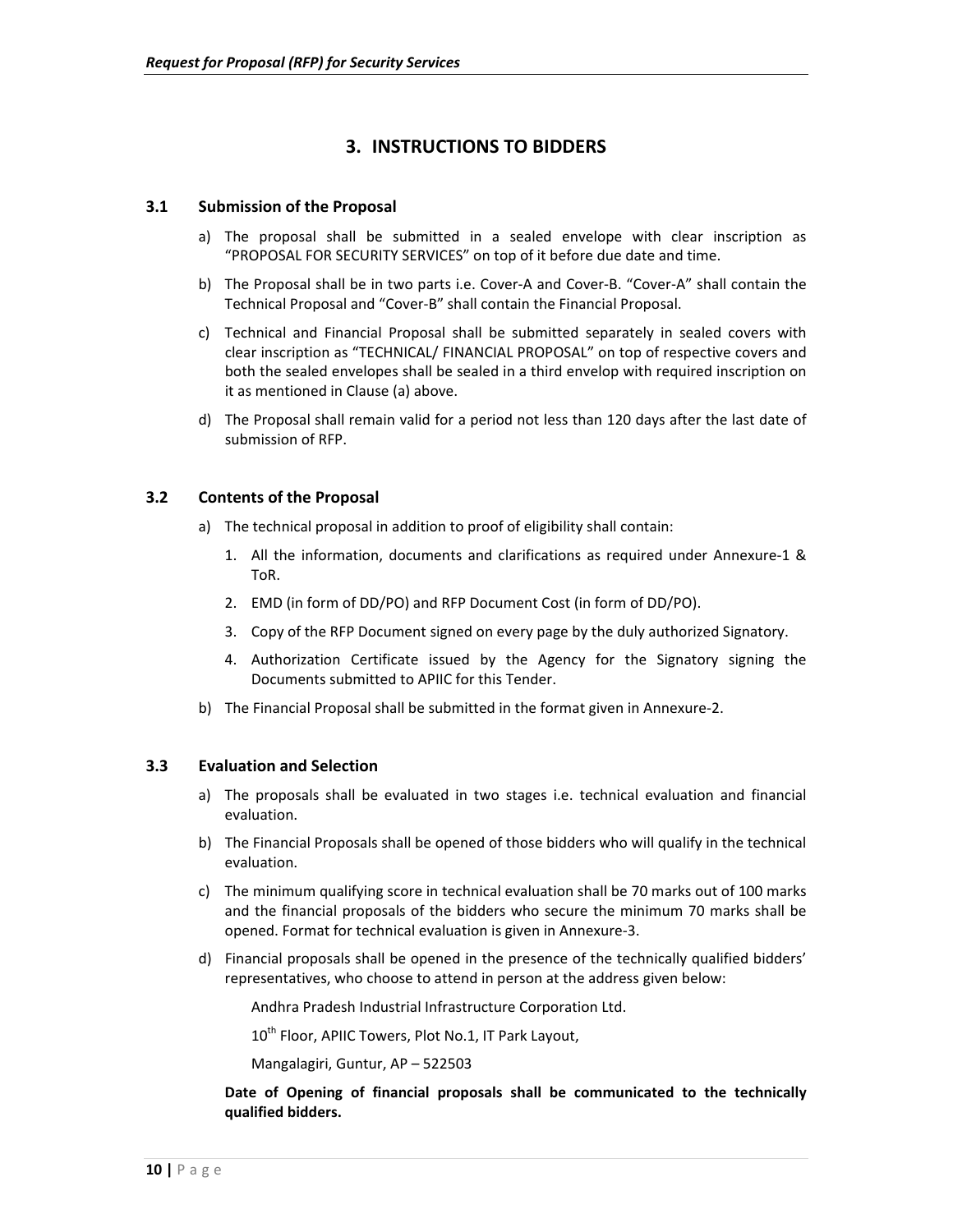e) For financial evaluation, Price excluding Tax shall be taken into consideration i.e. Annual Cost Excluding Tax (Column 'D' of Row 'B' of Annexure‐2: Financial Proposal).

#### **3.4 Award of Contract**

- a) Contract shall be awarded to the technically qualified bidder who has quoted the lowest financial proposal as per Clause No. 3.3 (e).
- b) In case two bidders quote the same financial proposal, the bidder with the highest average annual turnover during the last 3 financial years i.e. 2018‐19, 2019‐20 & 2020‐ 21 shall be awarded the contract.
- c) The successful bidder has to submit the CV of each Personnel proposed along with the following documents with the contract ‐
	- (i) Educational Certificates
	- (ii) Training Certificate, if any
	- (iii) Previous work experience
- d) Any effort by a bidder to influence APIIC in its decision on bid evaluation or placement of Work Order may result in rejection of the bidder's offer.
- e) Any legal dispute arising out of this is subject to Guntur jurisdiction only.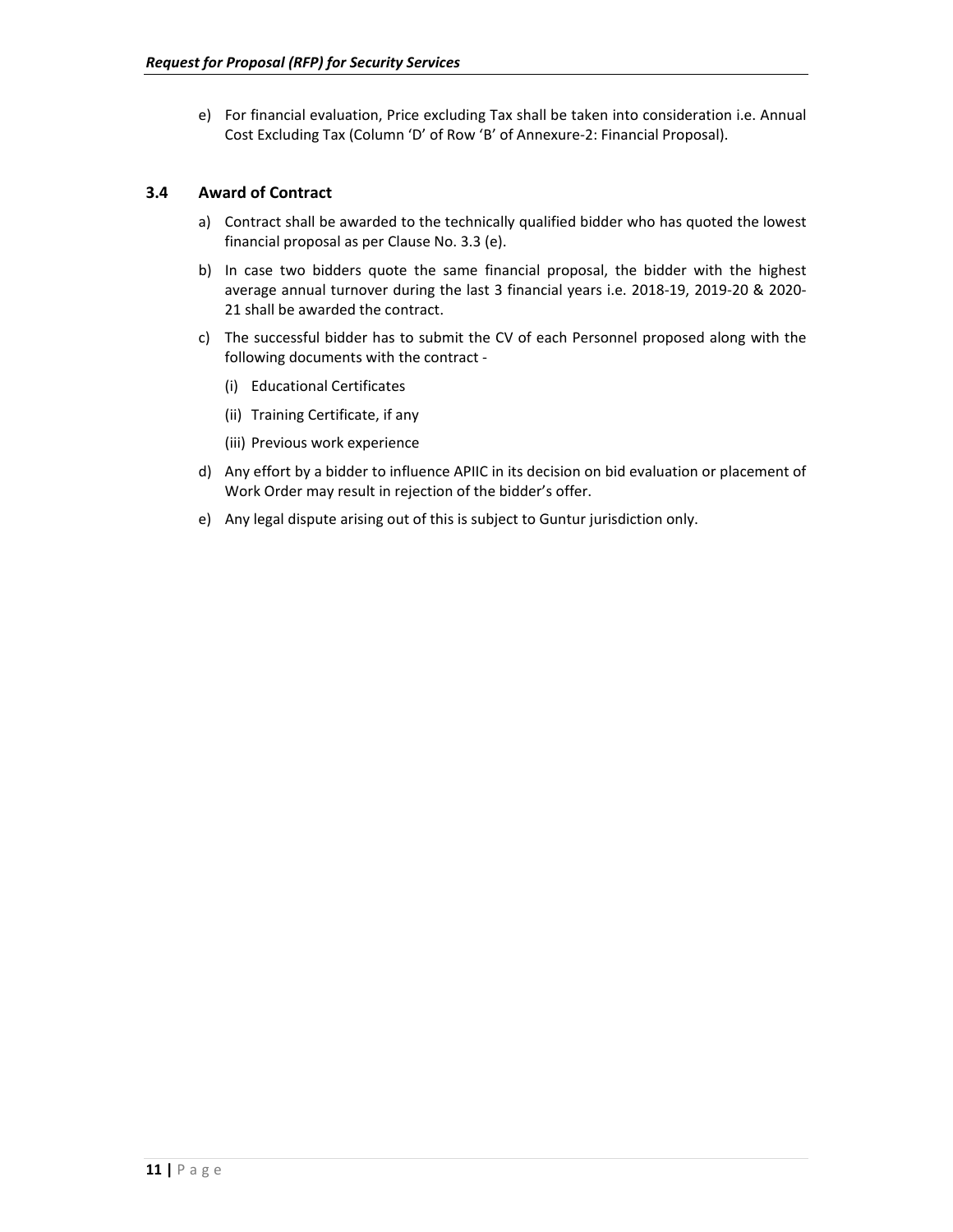### **4. SPECIAL CONDITIONS OF CONTRACT**

- a) The deployed Staff must be skilled and competent with requisite physical fitness.
- b) The deployed Staff should carry out the works assigned to them with due sincerity, diligence, efficiency & punctuality.
- c) The personnel deployed by the Agency should not have any Police records/ criminal cases against them.
- d) APIIC may advise the Agency to disengage any of its staff from service, with 24 hours of prior intimation, in case APIIC found any negligence on the part of that particular staff.
- e) The Agency shall be totally responsible for the conduct of the personnel engaged for the service and APIIC shall not be responsible for their conduct at any point of time.
- f) In case of any damage/ pilferage caused to the property of APIIC due to mishandling, carelessness of the Agency or its personnel then the same shall be recovered from the Agency adjusting the amount against their monthly bill.
- g) The persons deployed shall, during the course of their work, may have access to classified documents, which they are not supposed to divulge to third parties. Any breach of this condition shall make the Agency as well as the person deployed shall be liable for penal action under the applicable laws besides, action for breach of contract.
- h) APIIC shall provide suitable space to the Agency for storage of tools, equipment, chemicals and consumables required for the services and safe custody of all such materials will be Agency's sole responsibility.
- i) All the personnel engaged for the service shall be covered under insurance against any personal accident by the Agency and the APIIC shall not be liable for any payment on account of compensation.
- j) The Agency shall maintain all statutory registers under the law and shall produce the same, on demand, to APIIC or any other statutory authority.
- k) The Agency shall also be liable for depositing all taxes, levies, cess, etc. on account of service rendered to APIIC with the concerned tax collection authorities, from time to time, as per the applicable rules and regulations. The Agency shall have the responsibility to furnish documentary evidence in support of the statutory compliance to APIIC, as and when sought for.
- l) The Tax Deducted at Source (TDS) shall be done as per the provisions under Income Tax Act and APIIC shall provide TDS certificate to the Agency.
- m) The Agency shall be solely responsible for compliance of all statutory provisions like payment of minimum wages to the personnel deployed, ESI, Insurance, EPF, etc. APIIC shall have no liability in this regard.
- n) APIIC shall not be held responsible for any statutory non-compliance on the part of the Agency with respect to the Labour Laws including EPF, ESI, Workman Compensation, Insurance, Minimum Wages Act, Labour Safety, etc. or otherwise. And in no circumstances, APIIC shall be made a party to it in case of any dispute arising out of such non‐compliance.
- o) In case of non-performance, part performance or non-adherence of the statutory obligations due to negligence on part of the Agency, penalty would be imposed by the APIIC proportionate to the extent of default/ non‐compliance.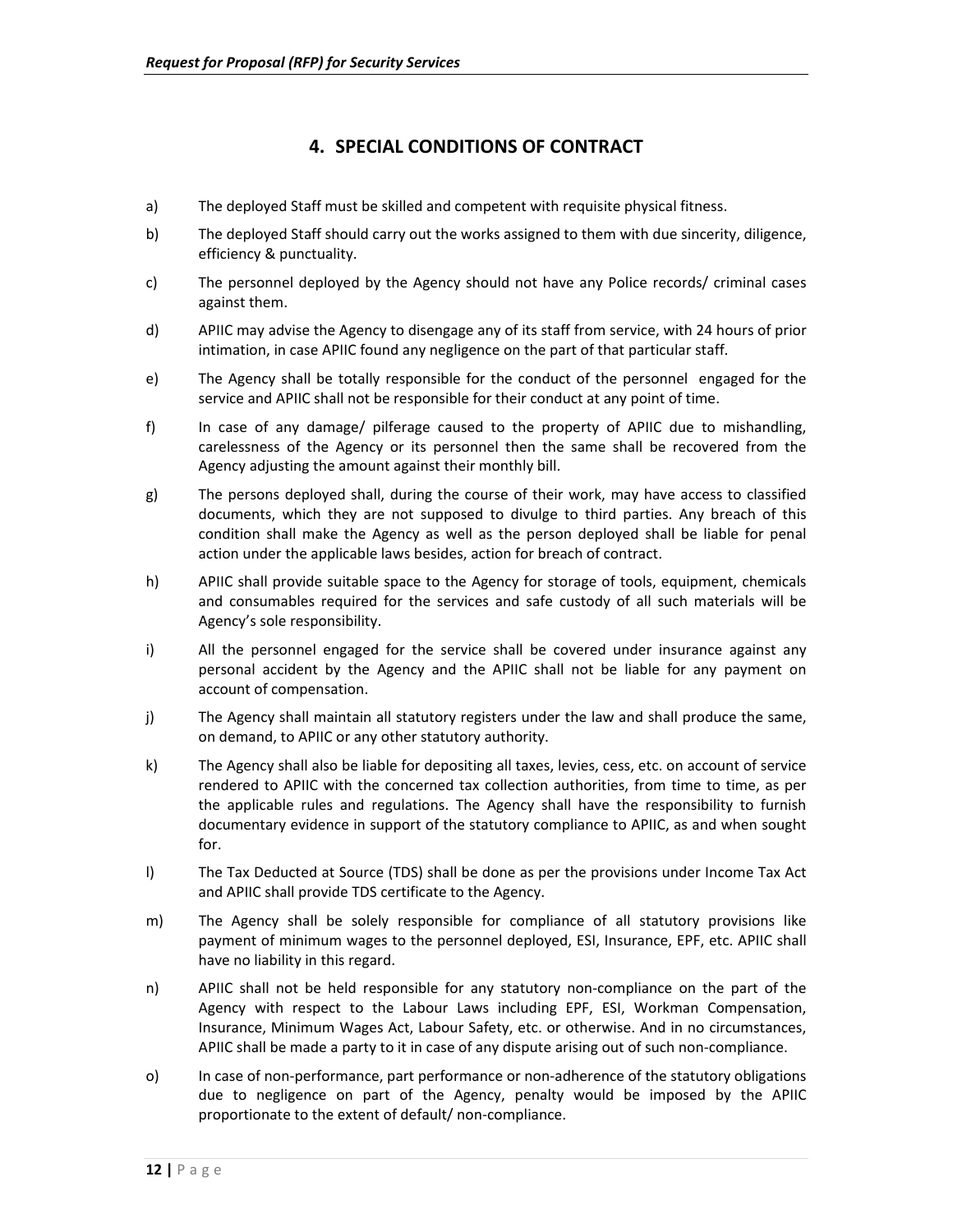- p) APIIC shall not be responsible for any financial loss or any injury to any person deployed by the Agency in the course of their performing the functions/duties, or for payment towards any compensation.
- q) The persons deployed by the Agency shall not claim nor shall be entitled to pay, perks and other facilities admissible to regular/ confirmed employees of APIIC during the currency or after expiry of the Contract.
- r) In case of termination of this Contract on its expiry or otherwise, the persons deployed by the Agency shall not be entitled to and will have no claim for any absorption in the regular/ otherwise capacity in APIIC.
- s) The persons deployed by the Agency shall not claim any benefit/ compensation/ absorption/ regularization of services with APIIC under the provision of any Act/ Rules.
- t) The transportation, food, medical and other statutory requirements in respect of each personnel deployed shall be the responsibility of the Agency and not of APIIC.
- u) The Agency shall provide a suitable substitute well in advance if there is any probability of the person leaving the job due to his/ her own personal reasons. The payment in respect of the overlapping period of the substitute shall be the responsibility of the Agency.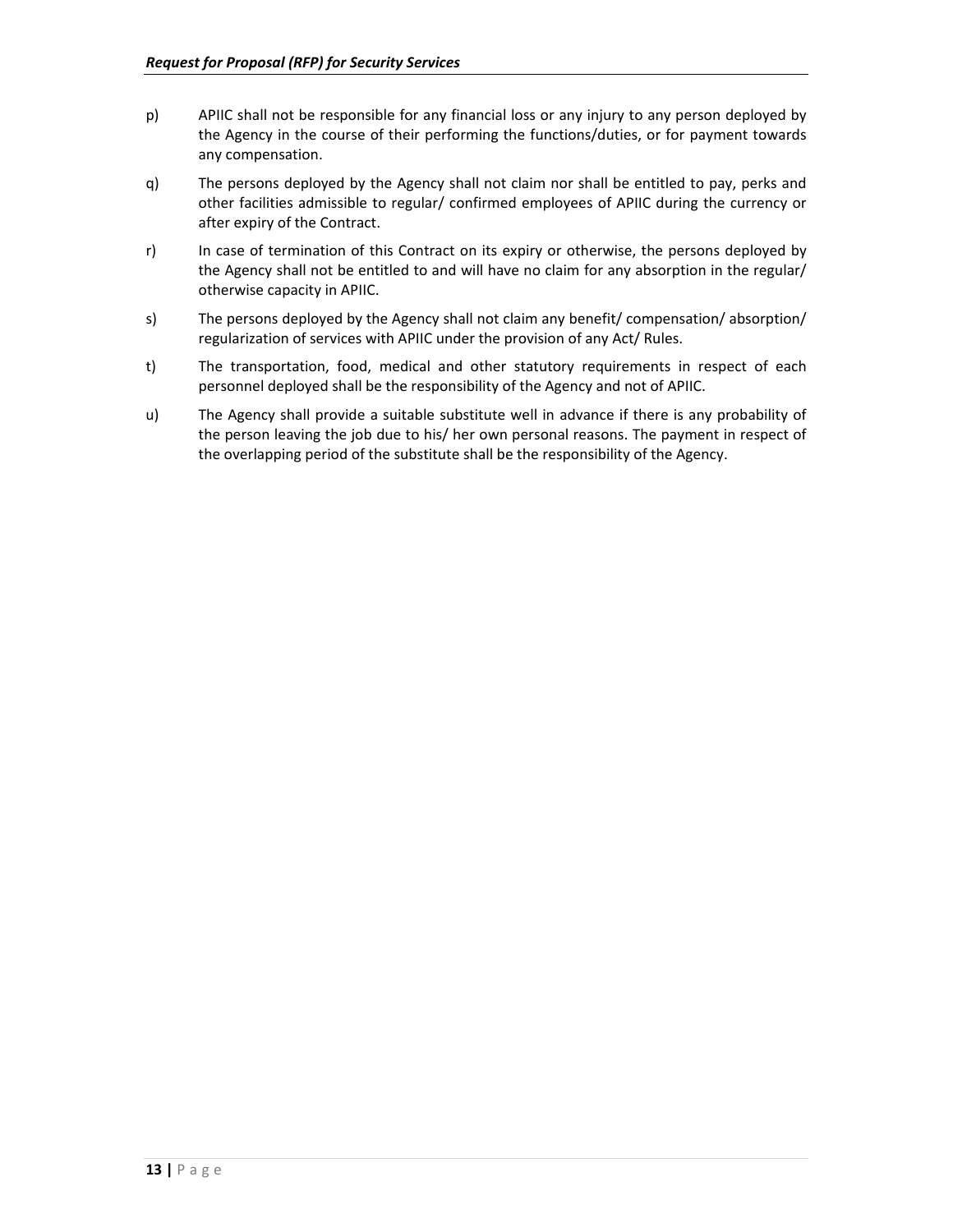## **5. PENALTY CLAUSES**

- 1) In case the contractor fails to commence/ execute the work as stipulated in the agreement or there is a breach of any terms and conditions of the contract, APIIC reserves the right to impose the penalty as detailed below:
	- a. 2% of cost of order/ agreement per week, up to 2 weeks delay.
	- b. After 2 weeks delay, APIIC reserves the right to cancel the contract and withhold the agreement and get this job be carried out from other contractor (s) from open market at the competitive rates. The defaulting contractor will be blacklisted for a period of 2 years and the differential amount, if any, will be recovered from the contractor by forfeiting the Performance Security deposited by the contractor.
- 2) For any breach of contract, APIIC shall impose a penalty to the extent of Rs. 10,000/- only on the first occasion upon the agency in the event of breach, violation or contravention of any of the terms and conditions contained herein brought to the notice of APIIC.
- 3) If the lapse is repeated, the extent of penalty will be doubled on each such occasion. Some of the instances in which penalty would be imposed are enumerated below, but these are not exhaustive, and penalty may be imposed on any violation/ breach or contravention of any of the terms and conditions as well as assigned duties and responsibilities
	- a) If any personnel(s) working is not found in proper uniform and not carrying their photo identity cards.
	- b) If any personnel(s) working is found indulging in smoking/ drinking/ sleeping during duty hours.
	- c) If the behavior of the deployed personnel(s) is found to be discourteous to any official of APIIC.
	- d) If any person is found performing duty by submitting a fake name and address.
	- e) If any person is found on duty other than that mentioned in the approved list provided by the Agency to APIIC.
- 4) In case of any loss/ theft of APIIC's property, the committee will consider the circumstances and if the responsibility is fixed on the Agency, APIIC will make good the losses by deducting the cost of loss from the Performance Security Deposit of the Agency or next month's bill of the Agency in one or more installments.
- 5) If required number of manpower is not deployed by the Agency, then proportionate amount will be deducted during payment.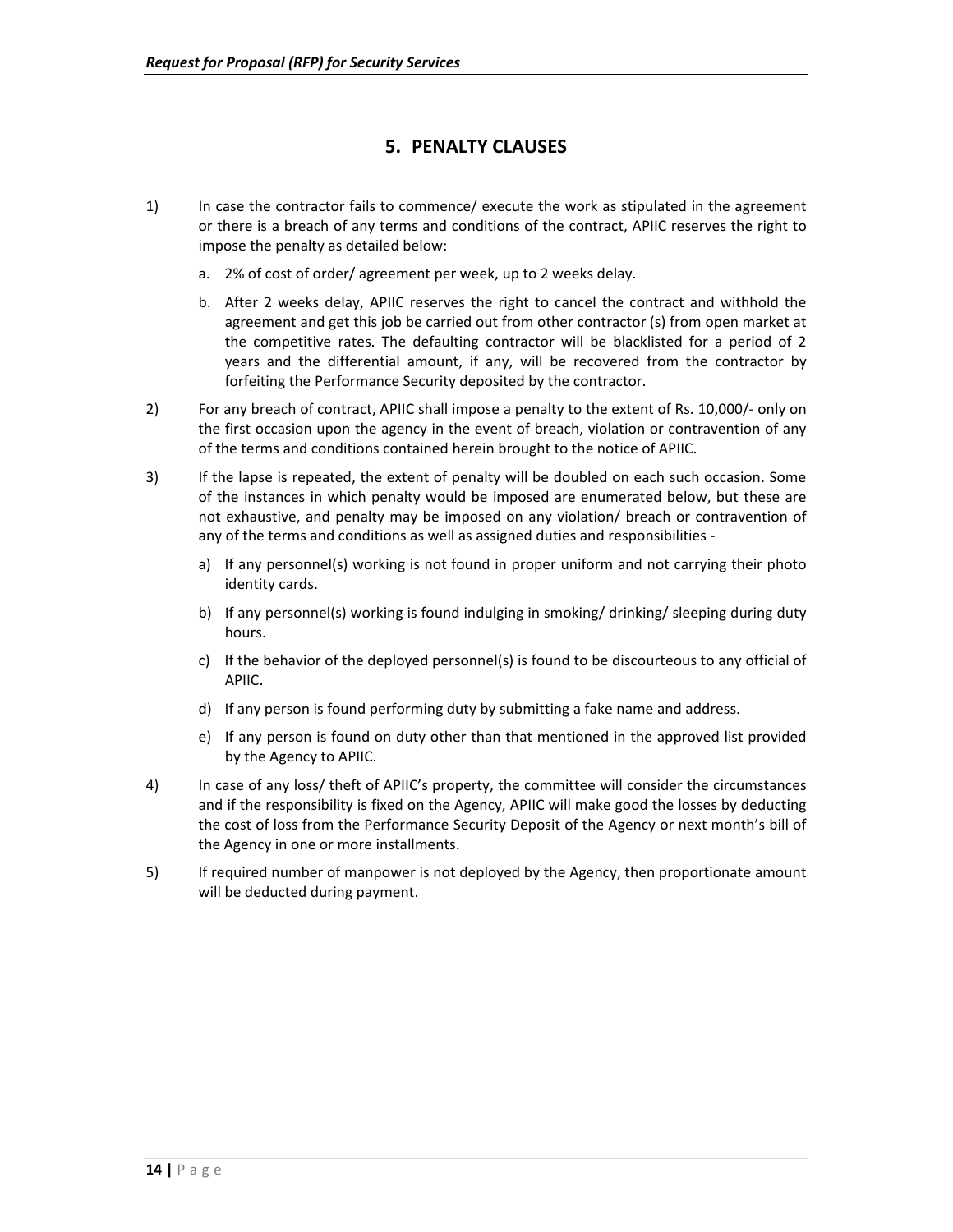## **6. ANNEXURES**

#### **6.1 ANNEXURE‐1: Profile of the Bidder**

## **(To be furnished along with the Technical Proposal: Cover "A")**

| <b>S. No.</b> | <b>Particulars</b>                                                                                                                                                                                                                                                                                                                                                                                                                                                   | <b>Details</b>                                                                                                                                                                       |
|---------------|----------------------------------------------------------------------------------------------------------------------------------------------------------------------------------------------------------------------------------------------------------------------------------------------------------------------------------------------------------------------------------------------------------------------------------------------------------------------|--------------------------------------------------------------------------------------------------------------------------------------------------------------------------------------|
| 1.            | Name and Address of the Bidder                                                                                                                                                                                                                                                                                                                                                                                                                                       |                                                                                                                                                                                      |
| 2.            | <b>Constitution and Date of</b><br>Incorporation/ Registration (Self-<br>attested copy of Certificate of<br>Incorporation/ Registration to be<br>furnished)                                                                                                                                                                                                                                                                                                          | (NGO / Partnership Firm/ Company<br>/ Others)<br>Date of Incorporation / Registration                                                                                                |
| 3.            | Name, designation, contact no. and<br>address of the contact person/local<br>representative                                                                                                                                                                                                                                                                                                                                                                          |                                                                                                                                                                                      |
| 4.            | Years of experience in similar line of<br>activity along with the list of clients<br>to whom similar service has been<br>provided in last three years i.e.<br>2018-19, 2019-20 & 2020-21<br>(Self-attested copies of the Service<br>Contracts/ Agreements/ Work<br>Orders/ Completion Certificates/<br>Performance Certificates from the<br>Employers to be furnished)<br>(Separate list for Govt. / Public<br>sector and private sector clients to<br>be furnished) | Name of Client<br>a)<br>b) Date of Contract<br>c)<br>Duration of Engagement<br>d) Contract Value<br>e) Contact Status<br>(Completed/Ongoing)                                         |
| 5.            | Financial position and operational<br>results for last three financial years<br>i.e. 2018-19, 2019-20 & 2020-21                                                                                                                                                                                                                                                                                                                                                      | Self-attested copies of Audited Profit &<br>Loss Accounts and Balance Sheets to be<br>furnished.<br>Provisional Profit & Loss Accounts and<br>Balance Sheets shall not be considered |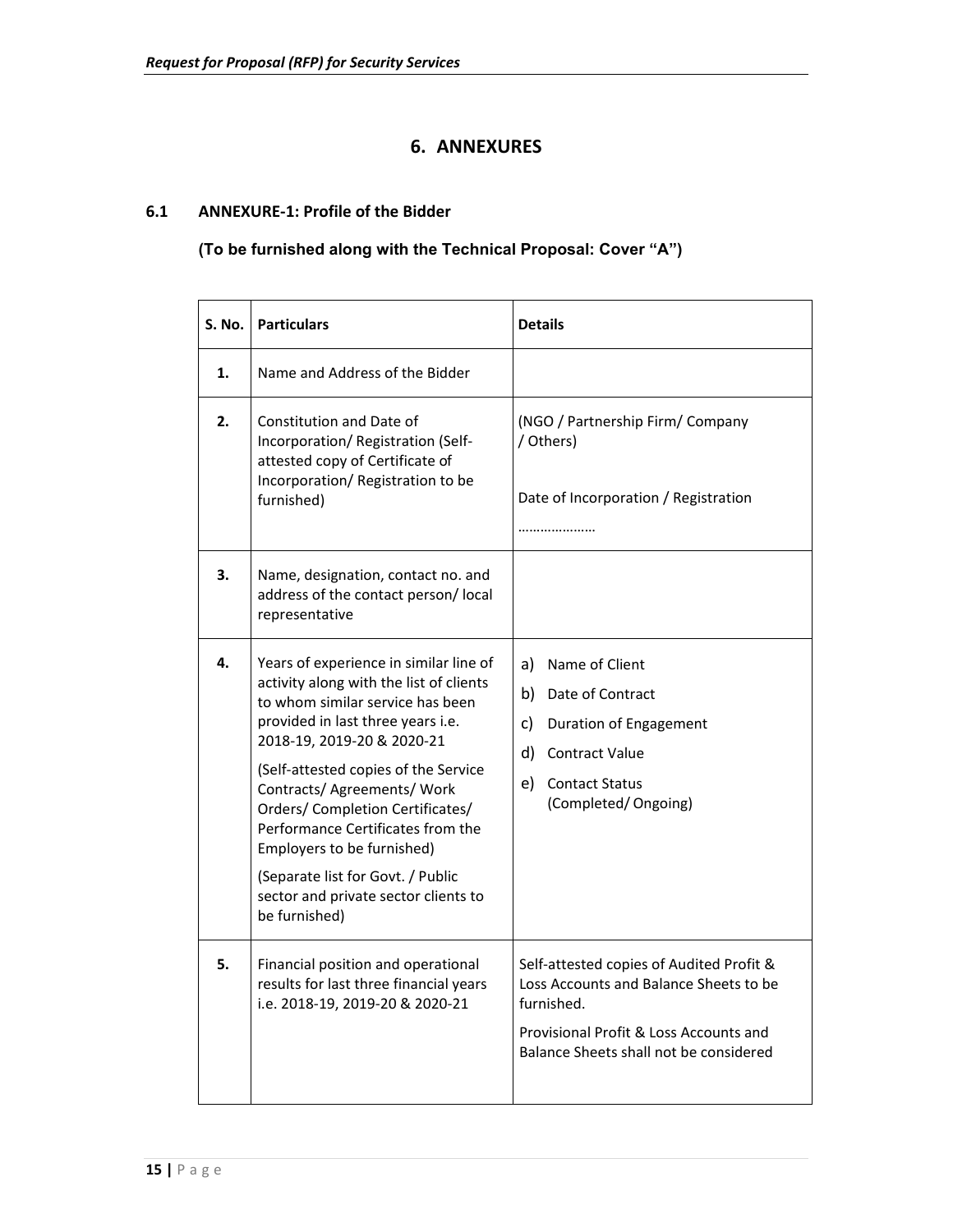|    | S. No.   Particulars                                                                           | <b>Details</b> |
|----|------------------------------------------------------------------------------------------------|----------------|
| 6. | Any other details the applicant<br>would like to furnish (Example:<br>Awards & Accreditations) |                |

*Note:* 

*(i) Information to be furnished in separate sheet wherever necessary.* 

*(ii) In case of documents, they shall be self‐attested photocopies*.

Date:

Place:

Authorized Signatory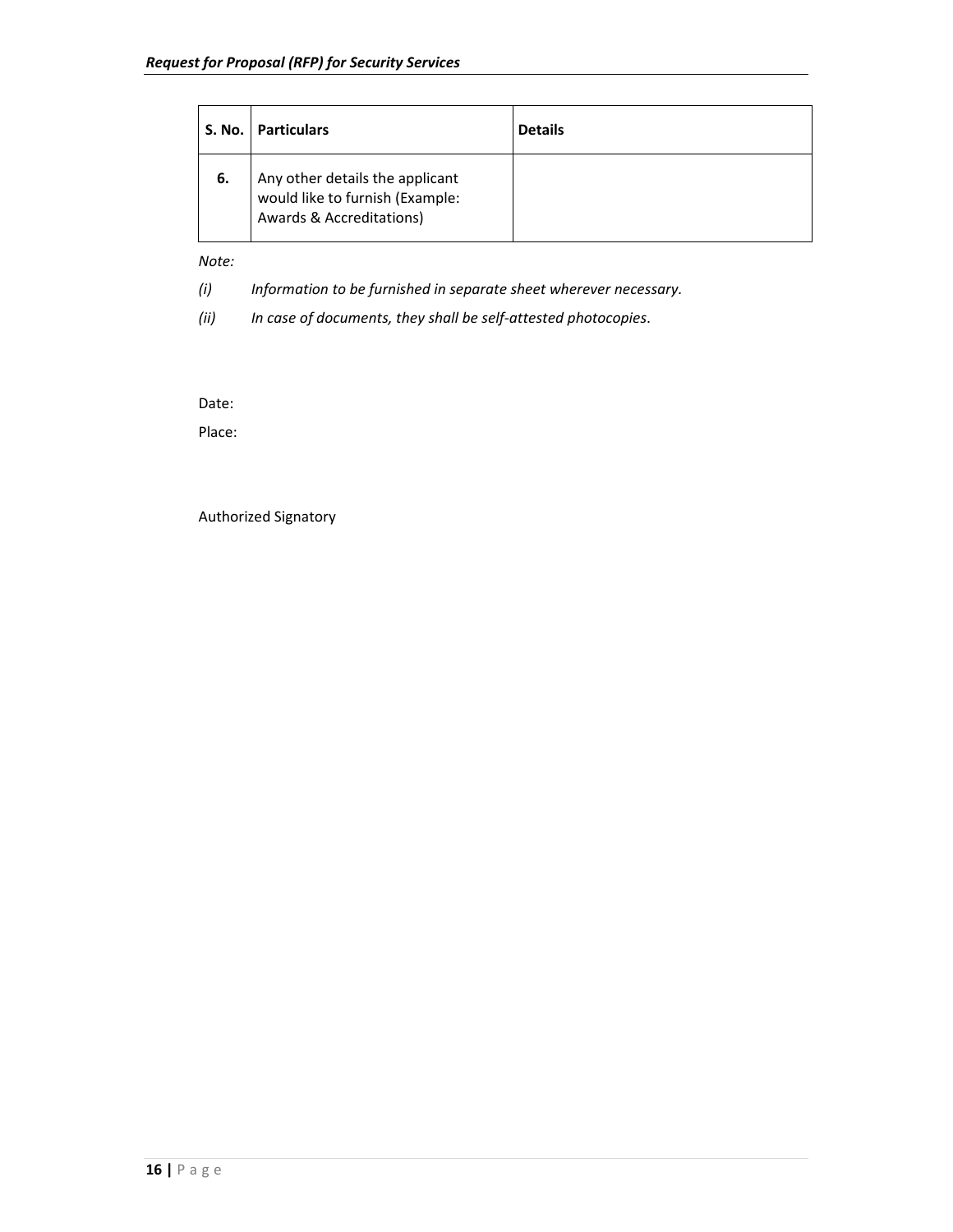#### **6.2 ANNEXURE‐2: Financial Proposal**

Name and Address of the Bidder: \_\_\_\_\_\_\_\_\_\_\_\_\_\_\_\_\_\_\_\_\_\_\_\_\_\_\_\_\_\_\_\_\_\_\_\_\_\_\_\_\_\_\_\_\_\_\_\_

| <b>S. No.</b> | <b>Particulars</b>                            | No. | Rate per<br>Person per<br><b>Month</b><br>(Excluding<br>Tax) (Rs.) | <b>Monthly</b><br>Cost<br>(Excluding<br>$\text{Tax}$<br>(Rs.) | <b>Annual Cost</b><br>(Excluding<br>$Tax)$ (Rs.) |
|---------------|-----------------------------------------------|-----|--------------------------------------------------------------------|---------------------------------------------------------------|--------------------------------------------------|
|               |                                               | (a) | (b)                                                                | $(c=a \times b)$                                              | $(d = c \times 12)$                              |
| A1            | <b>Manpower Cost</b>                          |     |                                                                    |                                                               |                                                  |
| 1.            | Security Guard                                | 9   |                                                                    |                                                               |                                                  |
|               |                                               |     |                                                                    |                                                               |                                                  |
|               | Sub-Total of A1                               | 9   |                                                                    |                                                               |                                                  |
| A2            | Other Costs, if any (Pl. specify)             |     |                                                                    |                                                               |                                                  |
| 1.            |                                               |     |                                                                    |                                                               |                                                  |
| 2.            |                                               |     |                                                                    |                                                               |                                                  |
|               | Sub-Total of A2                               |     |                                                                    |                                                               |                                                  |
|               |                                               |     |                                                                    |                                                               |                                                  |
| <b>B.</b>     | <b>TOTAL PRICE EXCLUDING TAX</b><br>$(A1+A2)$ |     |                                                                    |                                                               |                                                  |
|               |                                               |     |                                                                    |                                                               |                                                  |
| C.            | <b>TAX</b>                                    |     |                                                                    |                                                               |                                                  |
| 1.            | GST (Rate- ___________%)                      |     |                                                                    |                                                               |                                                  |
| 2.            | Other Taxes, if any (Pl. Specify)             |     |                                                                    |                                                               |                                                  |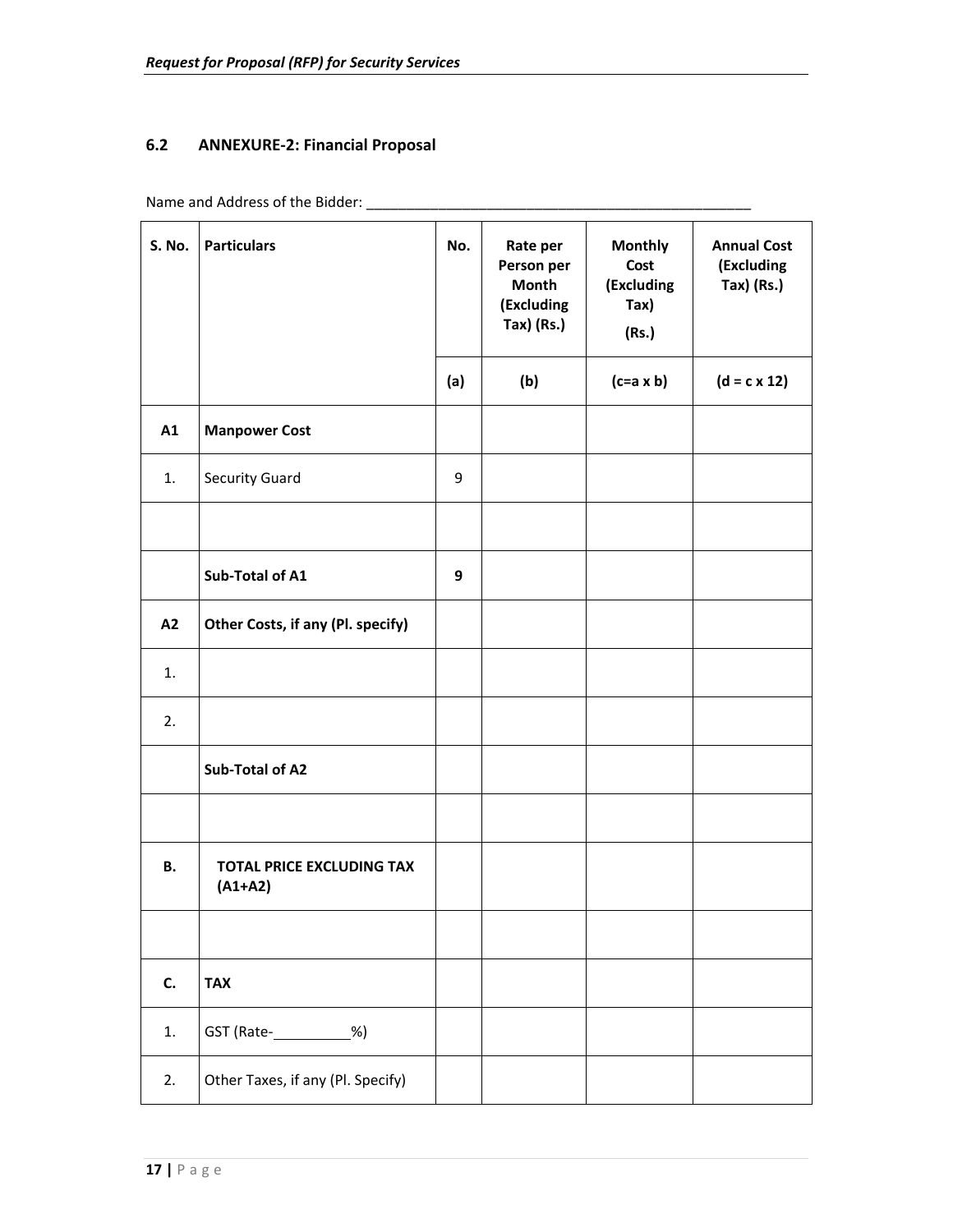| <b>S. No.</b> | <b>Particulars</b>               | No. | Rate per<br>Person per<br>Month<br>(Excluding<br>Tax) (Rs.) | <b>Monthly</b><br>Cost<br>(Excluding<br>Tax)<br>(Rs.) | <b>Annual Cost</b><br>(Excluding<br>$Tax)$ (Rs.) |
|---------------|----------------------------------|-----|-------------------------------------------------------------|-------------------------------------------------------|--------------------------------------------------|
|               |                                  | (a) | (b)                                                         | $(c=a \times b)$                                      | $(d = c \times 12)$                              |
|               | Total of $C(1+2)$                |     |                                                             |                                                       |                                                  |
|               |                                  |     |                                                             |                                                       |                                                  |
| D.            | <b>PRICE INCLUDING TAX (A+B)</b> |     |                                                             |                                                       |                                                  |

**Total Price Excluding Tax: ₹. .…………..…… (in words……………………………) only** 

*Note:* 

- *1. Mention the % of GST as applicable. Also, the details of Other Taxes, if any, are to be mentioned.*
- *2. If there is a discrepancy between the unit price and the line item total that is obtained by multiplying the unit price by the nos., the unit price shall prevail, and the line item total shall be accordingly corrected.*
- *3. If there is an error in a total corresponding to the addition or subtraction of subtotals, the subtotals shall prevail, and the total shall be accordingly corrected.*
- *4. If there is a discrepancy between words and figures, the amount in words shall prevail, unless the amount expressed in words is related to an arithmetic error, in which case, the amount in figures shall prevail subject to (2) and (3) above.*
- *5. If the firm submitting the lowest evaluated bid does not accept the correction of errors, its proposal shall be rejected.*

Date:

Place:

Authorized Signatory

(Signature and seal of the authorized signatory)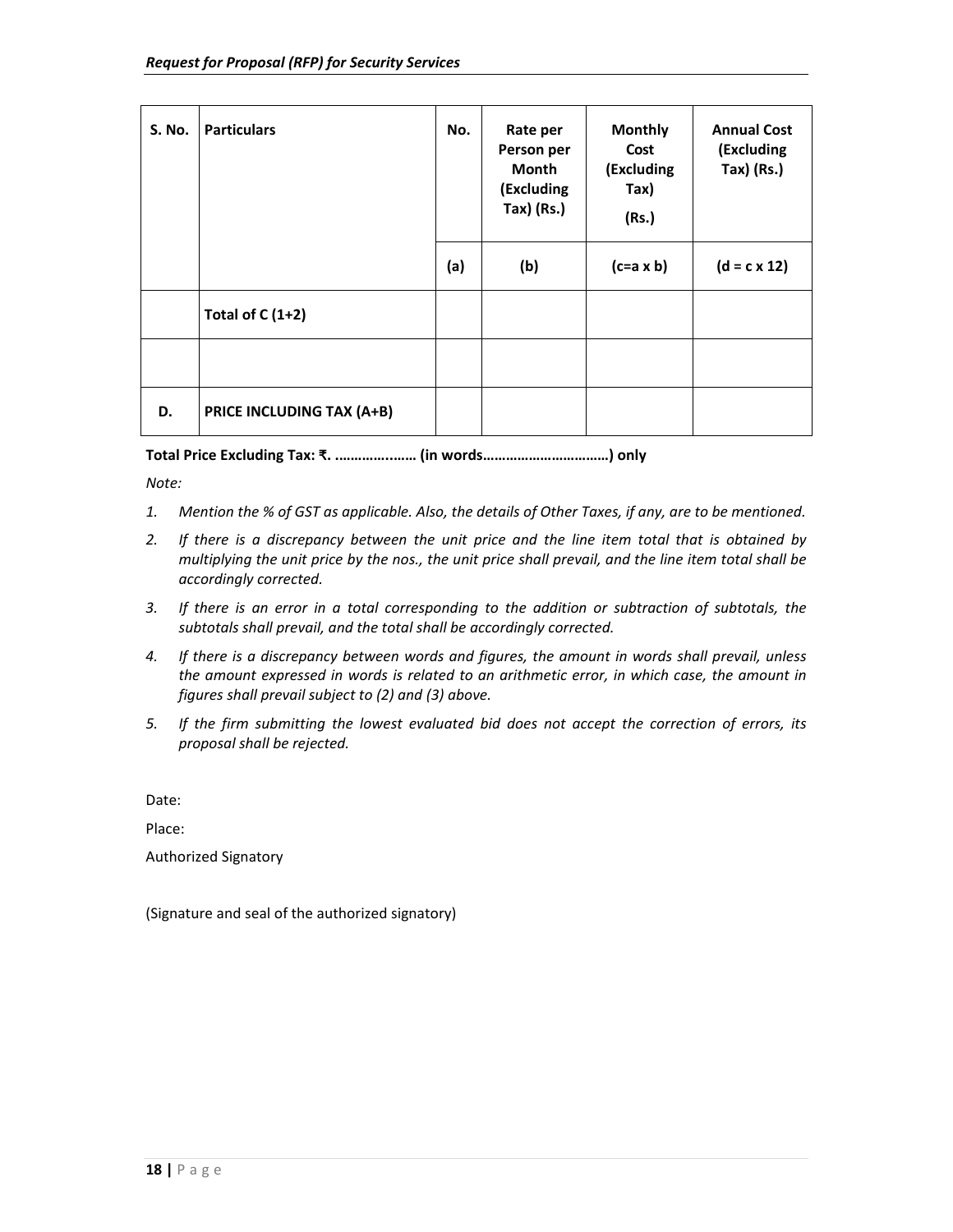#### **6.3 ANNEXURE‐3: Format for Evaluation of Technical Proposal**

(For Office Use Only)

Name of the Bidder: \_\_\_\_\_\_\_\_\_\_\_\_\_\_\_\_\_\_\_\_\_\_\_\_\_\_\_\_\_\_\_\_\_\_\_\_\_\_\_\_\_\_\_\_\_\_\_\_

| S. No.       | <b>Criteria</b>                                                                                           | <b>Maximum</b><br><b>Marks</b> | <b>Marks</b><br><b>Obtained</b> | <b>Remarks</b> |
|--------------|-----------------------------------------------------------------------------------------------------------|--------------------------------|---------------------------------|----------------|
| 1.           | <b>Years of Business Experience:</b>                                                                      | 20                             |                                 |                |
|              | Between 3 to 5 years: 15 marks<br>٠                                                                       |                                |                                 |                |
|              | Between 5 to 7 years: 17 marks<br>٠                                                                       |                                |                                 |                |
|              | Above 7 years: 20 marks<br>$\bullet$                                                                      |                                |                                 |                |
|              | (To be calculated from the date of incorporation/<br>registration)                                        |                                |                                 |                |
| 2.           | Market Presence/ Clientele (Last three years i.e.<br>2018-19, 2019-20 & 2020-21)                          | 20                             |                                 |                |
|              | Govt./ Semi-Govt./ Public Sector: 10 marks each<br>$\bullet$                                              |                                |                                 |                |
|              | Private Sector: 5 mark each<br>$\bullet$                                                                  |                                |                                 |                |
| 3.           | <b>Cumulative Contract Value of Past Work Done in</b><br>last three years i.e. 2018-19, 2019-20 & 2020-21 | 30                             |                                 |                |
|              | $\bullet$<br>Above Rs.2.0 Crore: 25 marks                                                                 |                                |                                 |                |
|              | $\bullet$<br>Above Rs.2.5 Crore: 27 marks                                                                 |                                |                                 |                |
|              | $\bullet$<br>Above Rs.3.0 Crore: 30 marks                                                                 |                                |                                 |                |
| 4.           | Average Annual Turnover in last three years i.e.<br>2018-19, 2019-20 & 2020-21                            | 30                             |                                 |                |
|              | Above Rs.1 Crores: 25 marks<br>$\bullet$                                                                  |                                |                                 |                |
|              | Above Rs.1.5 Crores: 27 marks<br>$\bullet$                                                                |                                |                                 |                |
|              | Above Rs.2.0 Crores: 30 marks<br>$\bullet$                                                                |                                |                                 |                |
| <b>Total</b> |                                                                                                           | 100                            |                                 |                |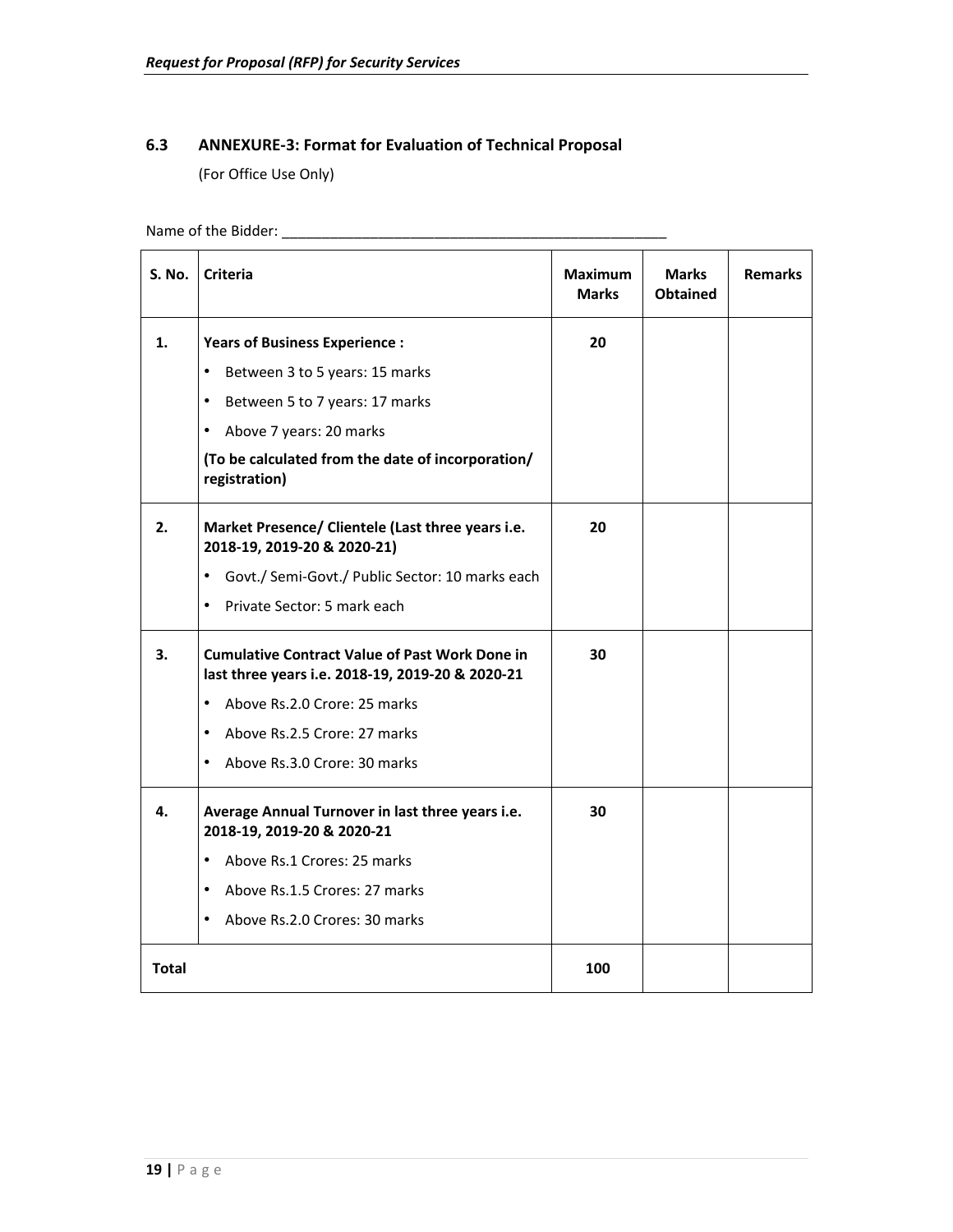#### **6.4 ANNEXURE‐4: Format for Agreement**

- 1. An agreement made this...............day of, 20XX BETWEEN Andhra Pradesh Industrial Infrastructure Corporation Ltd. (APIIC), Mangalagiri, Guntur (hereinafter called "1st Party") of the one part AND <insert name and address of the service provider> (hereinafter called "2nd Party", which expression shall, where the context so admits, be deemed to include his heirs/ successors/ executors/ administrators) of the other part.
- 2. Whereas the 2nd Party has been selected by APIIC through an open tender issued vide Reference No…………dated ….., and accordingly the letter of award was issued vide No…..dated… inviting to execute the contract.
- 3. And whereas the 2nd Party agreed to provide Security services in the Head Office premises of APIIC at Mangalagiri, Guntur, as per the provisions in the RFP document.
- 4. And whereas the 2nd Party has deposited the performance security of Rs........... (Rupees ………………………………………….) only vide Demand Draft/ Pay Order No. dt. ………….
- 5. The contract will come into force w.e.f. XX.XX.20XX.
- 6. The contract shall be initially for a period of One year, which may be renewed for another year subject to satisfactory performance of the Agency and with the mutual consent of both the parties.

#### **NOW THESE PRESENT WITNESSES AS FOLLOWS:**

- 7. The following documents shall be deemed to form and be read and constructed as integral part of this Agreement, viz.:
	- a) RFP Terms of Reference;
	- b) Submissions and Declaration as part of the Proposal submitted;
	- c) Notification of Award issued by the Authority;
	- d) Special Conditions of Contract
- 8. In consideration of the payments to be made by the 1st Party to the 2nd Party, the 2nd Party hereby covenants with the 1st Party to provide the agreed Services in all respects as per the provisions of this Contract.